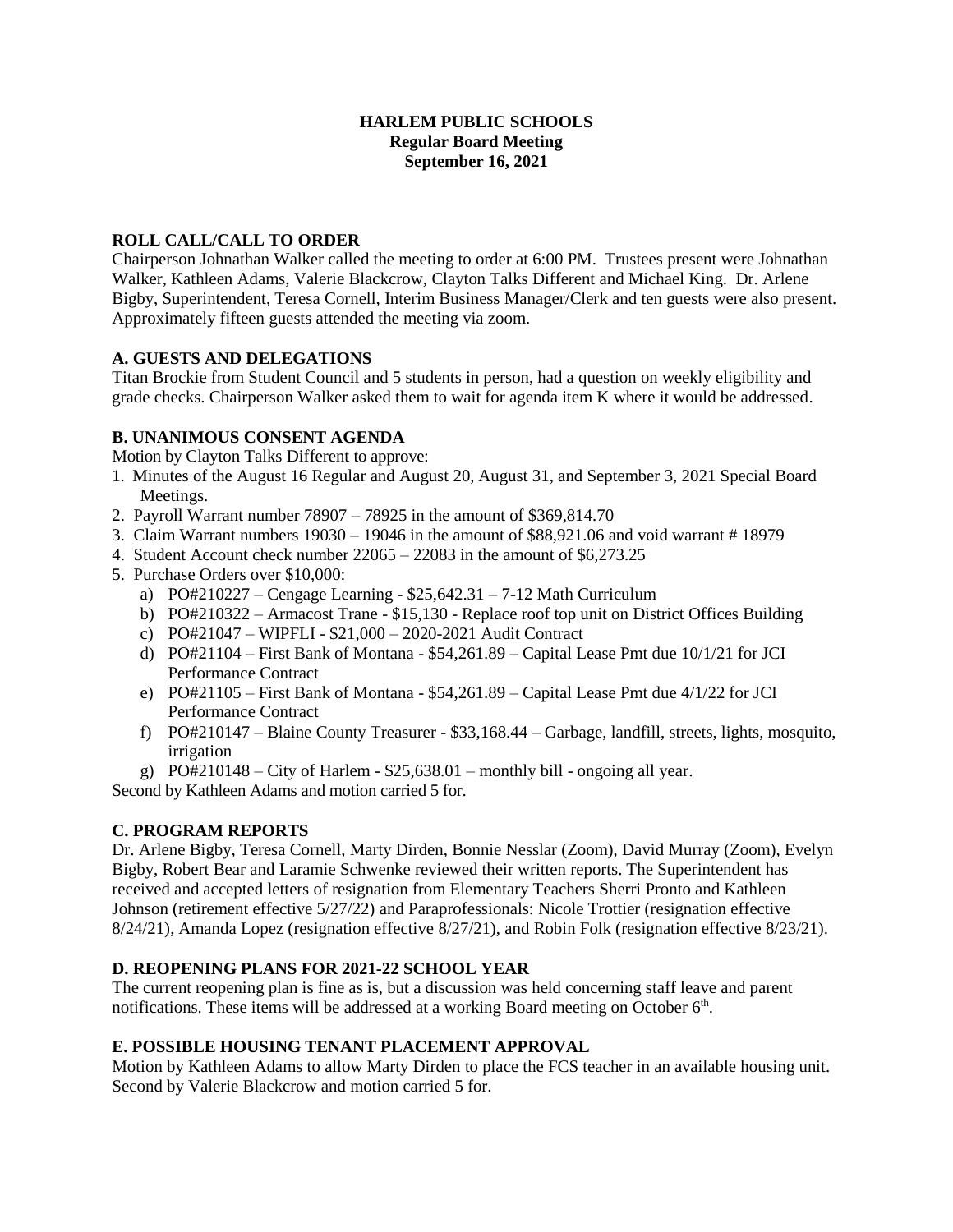#### **F. TURNER COUNSELING AGREEMENT**

Motion by Valerie Blackcrow to continue the counseling agreement with Turner School for the 2021-22 school year. Second by Clayton Talks Different and motion carried 5 for.

### **G. ACCEPT/REJECT BIDS FOR 1995 MCI COACH CHARTER BUS**

Motion by Valerie Blackcrow to accept the bid from Jonathan Baker for \$2,500 for the 1995 MCI Coach Charter Bus. Second by Kathleen Adams and motion carried 5 for.

#### **H. MOU WITH OPI WRAPAROUND**

Motion by Clayton Talks Different to accept the MOU with OPI Wraparound, with an extension through March 30, 2022. Second by Valerie Blackcrow and motion carried 5 for.

## **I. FBIC BEHAVIORAL HEALTH**

Dr. Foster was available to discuss with the Board the possibility of providing behavioral health and testing services for our students. This will be put on the next agenda.

## **J. POTENTIAL ACQUISITION OF PROPERTY**

No action. This item will be placed on the next agenda so more information can be gathered.

## **K. REVISE STUDENT PARENT HANDBOOK**

A discussion was held on eligibility and having weekly grade checks. This item will be discussed further at the October  $6<sup>th</sup>$  working meeting.

Recess: 7:50 – 7:58.

## **L. CONSIDERATION FOR ISSUANCE OF CONTRACT FOR 2021-22 COACHES/EXTRA-CURRICULAR/MENTOR/MENTEES POSITIONS**

Motion by Kathleen Adams to hire Nate Mount as JH Girls Basketball for 21-22 SY, per the CBA. Second by Clayton Talks Different and motion carried 5 for.

Motion by Valerie Blackcrow to hire the following Mentor/Mentees for 21-22SY, per the CBA:

- Mentors: Hope Doney, Heidi Harris, Jack Young, Donna Barber-Schneider, Crystal Doney, Kim Cornell, Nancy Kinyon, Rhonda Yellow
- Mentees: Trenton Woodward, Kylee (Taylor) Urie, Ron Donceras, Josephine Querimit, Jessica Stiffarm, Ken Bigby, Michelle Gorecki, Amber Whiteclay

Second by Michael King and motion carried 5 for.

Motion by Valerie Blackcrow to hire the following Head Class Advisors for the 21-22 SY, per the CBA: 7<sup>th</sup> Gr-Wendy Maratita, 8<sup>th</sup> Gr–Crystal Doney, 9<sup>th</sup> Gr-Lyle Faulkinberry, 11<sup>th</sup> Gr-Wilma Mellville, 12<sup>th</sup> Gr-Dan Owens. Second by Clayton Talks Different and motion carried 5 for.

Motion by Clayton Talks Different to hire the following Club/Extra-Curricular Advisors for the 21-22 SY, per the CBA: TSA-Trenton Woodward, FFA- Kylee (Taylor) Urie, Band-Dan Owens, NHS-Matthew Hodgson, Annual-Hope Doney, Senior Tech Coordinator-Hope Doney. Second by Kathleen Adams and motion carried 5 for.